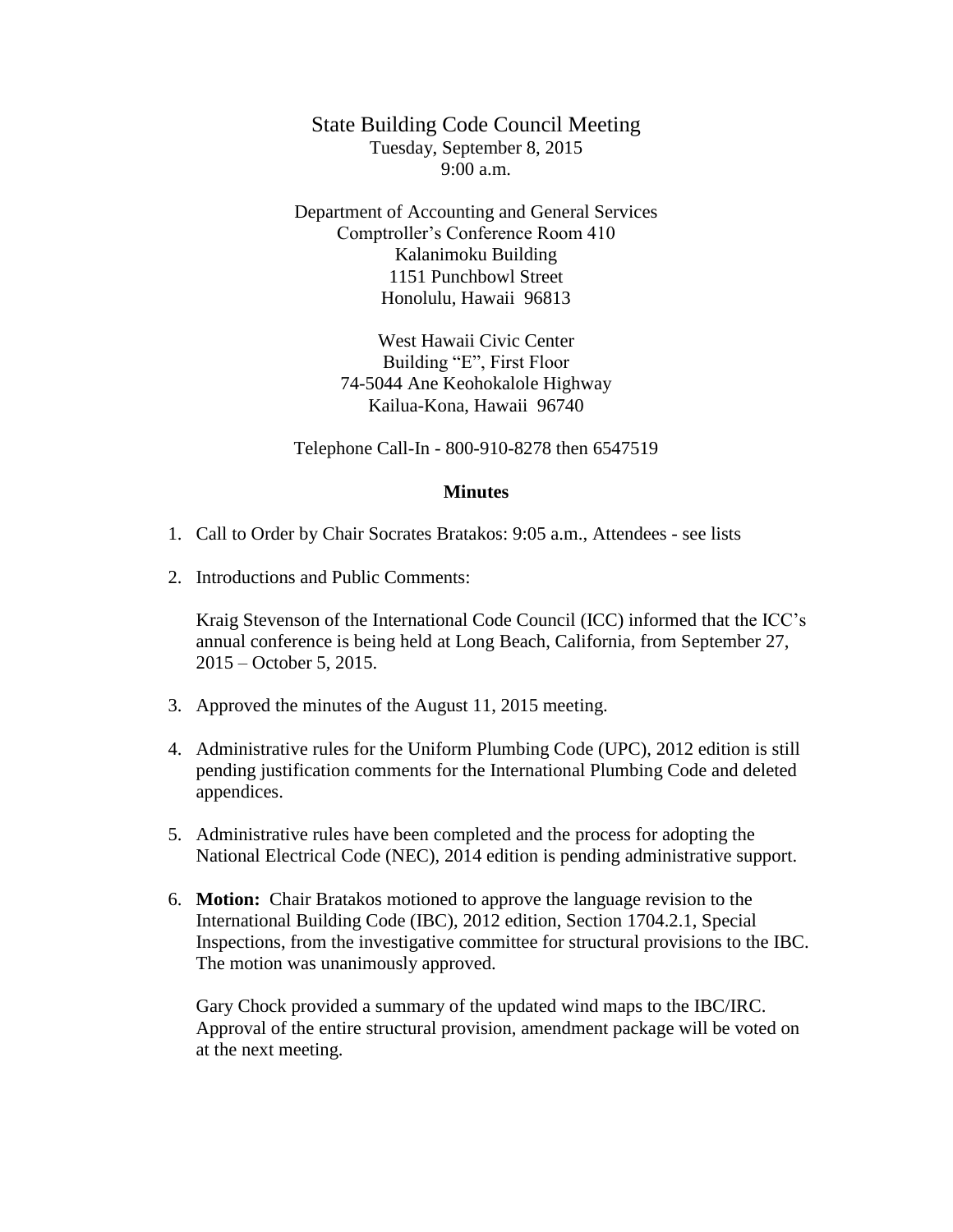- 7. The investigative committee for non-structural provisions to the IBC and the International Residential Code (IRC), 2012 editions will seek input on mechanical code and administrative rule formatting issues and continue its presentation to the Subcommittee of Building Officials at their next month's meeting.
- 8. Administrative support for the adoption of the proposed administrative rules for the IECC 2015 edition, UPC 2012 edition and the NEC 2014 edition includes proper formatting in standard and ramseyer formats.
- 9. Discussion of Future Administration Support A follow-up meeting with the DAGS Comptroller to discuss the future administrative support has been scheduled for September 23, 2015, at 10:00 a.m. The SBCC will be represented by the chair, vice chair, Gary Chock, Lloyd Rogers and a Building Industry Association of Hawaii representative. Potential allies in this effort may include State Civil Defense and the Department of Business, Economics, and Tourism's Energy Office related to the necessity of adopting of the latest national codes and standards.
- 10. Updates from the investigative committees:
	- a. Investigative committee for structural provisions for the 2012 IBC and IRC, Gaur Johnson – See item 6 above.
	- b. Investigative committee for the 2012 IBC & IRC, James Rheinhardt- See item 7 above.
	- c. Investigative committee on communication and training, Howard Wiig. Training to the International Energy Conservation Code (IECC), 2015 edition and the proposed administrative rules will be conducted in each county during the week of November 2-9, 2015. Training on the NFPA 1 Fire Code 2012 edition and the adopted administrative rules will be held in each county during the week of February 22, 2016.
	- d. Investigative committee for a mechanical code, Richard Beall No report.
	- e. Investigative committee for Green Code, Sherman Wong No report.
	- f. Investigative committee for SBCC membership with the International Code Council, John Cheung –No report
	- g. Investigative committee for the 2015 State Fire Code. Investigative committee has planned meetings in November 2015 and January 2016.
- 11. Update on county and state adoption of building codes

Honolulu City Council had a third hearing of the currently adopted state fire code on September 2, 2015. Chair Bratakos informed that an amendment has been included to allow cut Christmas trees in assembly occupancies. This proposal is contrary to the national and state fire codes.

12. Discussion of possible agenda item(s) for next Council meeting